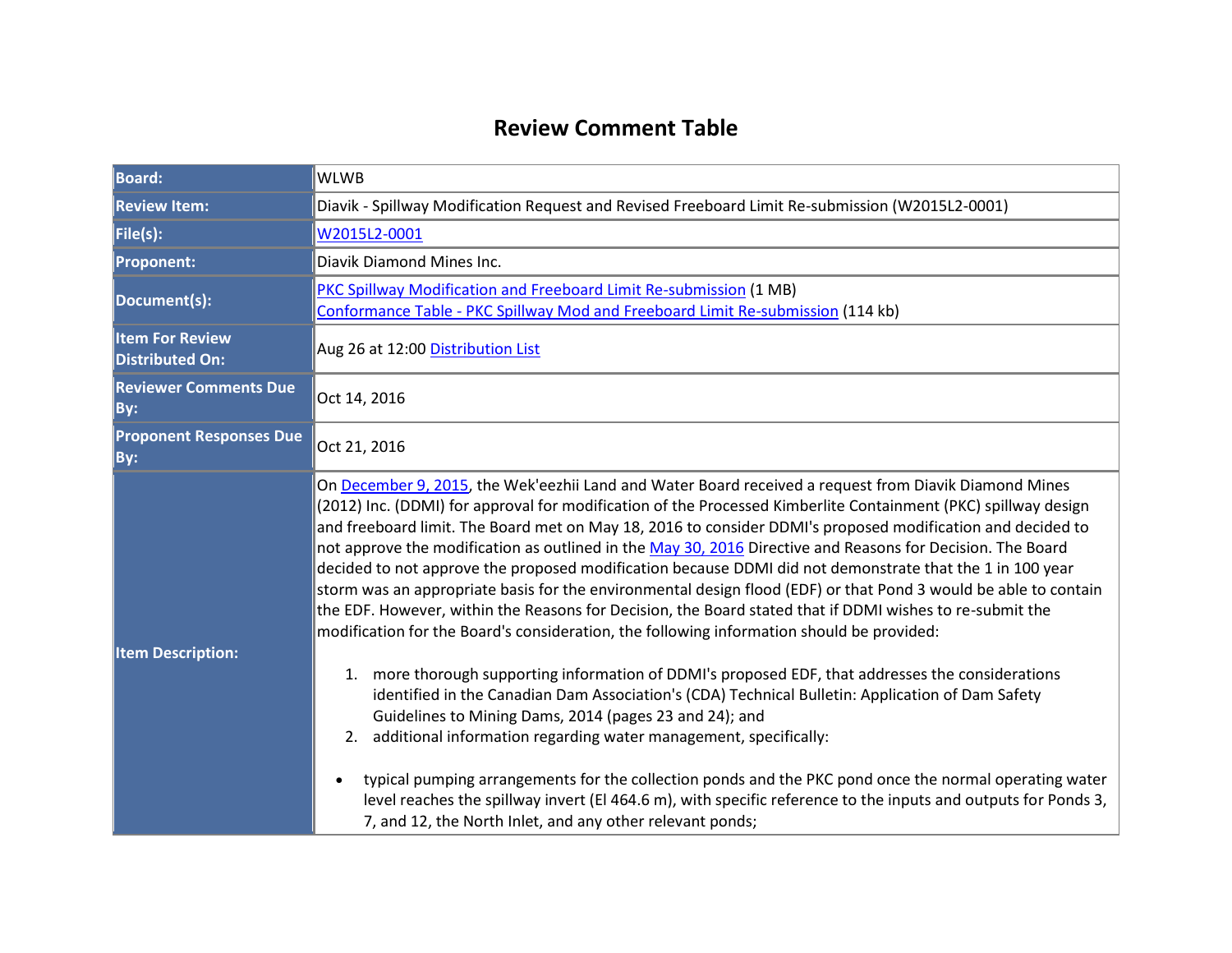|                                         | the pumping arrangements for the collection ponds and the PKC pond leading up to and during freshet (if<br>these are different from those described in response to the previous bullet), with specific reference to the<br>inputs and outputs for Ponds 3, 7, and 12, the North Inlet, and any other relevant ponds;<br>the pumping arrangements for the collection ponds and the PKC pond during the 1 in 100 year, 24-hr<br>rainfall event, with specific reference to the inputs and outputs for Ponds 3, 7, and 12, the North Inlet and<br>any other relevant ponds;<br>a description of how DDMI will distinguish the 1 in 100 year, 24-hr rainfall event from lesser events,<br>including triggers or action levels, if appropriate;<br>a discussion about whether prolonged wet periods prior to the environmental design flood may<br>compromise the pumping arrangements described above, and how DDMI plans to address this possibility;<br>a stage-volume curve for Pond 3;<br>$\bullet$<br>confirmation that DDMI has verified the PKC facility catchment areas used by Golder in the spillway design;<br>and<br>any other relevant information that demonstrates that Pond 3 can hold the EDF.<br>The Board received the revised modification request on August 15, 2016.<br>UPDATE (September 27, 2016): At Board staff's request, DDMI submitted a conformance table that explains how<br>the company's revised modification request (August 15, 2016) meets the Board's directive (May 30, 2016).<br>DDMI's conformance table includes new information. The public comment deadline has been extended from<br>October 5 to October 14, and the proponent deadline has been extended to October 21, 2016. We apologize for<br>any inconvenience this may cause. |
|-----------------------------------------|--------------------------------------------------------------------------------------------------------------------------------------------------------------------------------------------------------------------------------------------------------------------------------------------------------------------------------------------------------------------------------------------------------------------------------------------------------------------------------------------------------------------------------------------------------------------------------------------------------------------------------------------------------------------------------------------------------------------------------------------------------------------------------------------------------------------------------------------------------------------------------------------------------------------------------------------------------------------------------------------------------------------------------------------------------------------------------------------------------------------------------------------------------------------------------------------------------------------------------------------------------------------------------------------------------------------------------------------------------------------------------------------------------------------------------------------------------------------------------------------------------------------------------------------------------------------------------------------------------------------------------------------------------------------------------------------------------------------------------------------------------------------------------|
| <b>General Reviewer</b><br>Information: | The Board invites reviewers to provide comments and recommendations to the Board on the requested<br>modification and freeboard limit via the WLWB Online Review System.                                                                                                                                                                                                                                                                                                                                                                                                                                                                                                                                                                                                                                                                                                                                                                                                                                                                                                                                                                                                                                                                                                                                                                                                                                                                                                                                                                                                                                                                                                                                                                                                       |
| <b>Contact Information:</b>             | Anneli Jokela 867-765-4588<br>Jessica Pacunayen 867-765-4591<br>Patty Ewaschuk 905-852-1516<br>Sarah Elsasser 867-765-4583                                                                                                                                                                                                                                                                                                                                                                                                                                                                                                                                                                                                                                                                                                                                                                                                                                                                                                                                                                                                                                                                                                                                                                                                                                                                                                                                                                                                                                                                                                                                                                                                                                                     |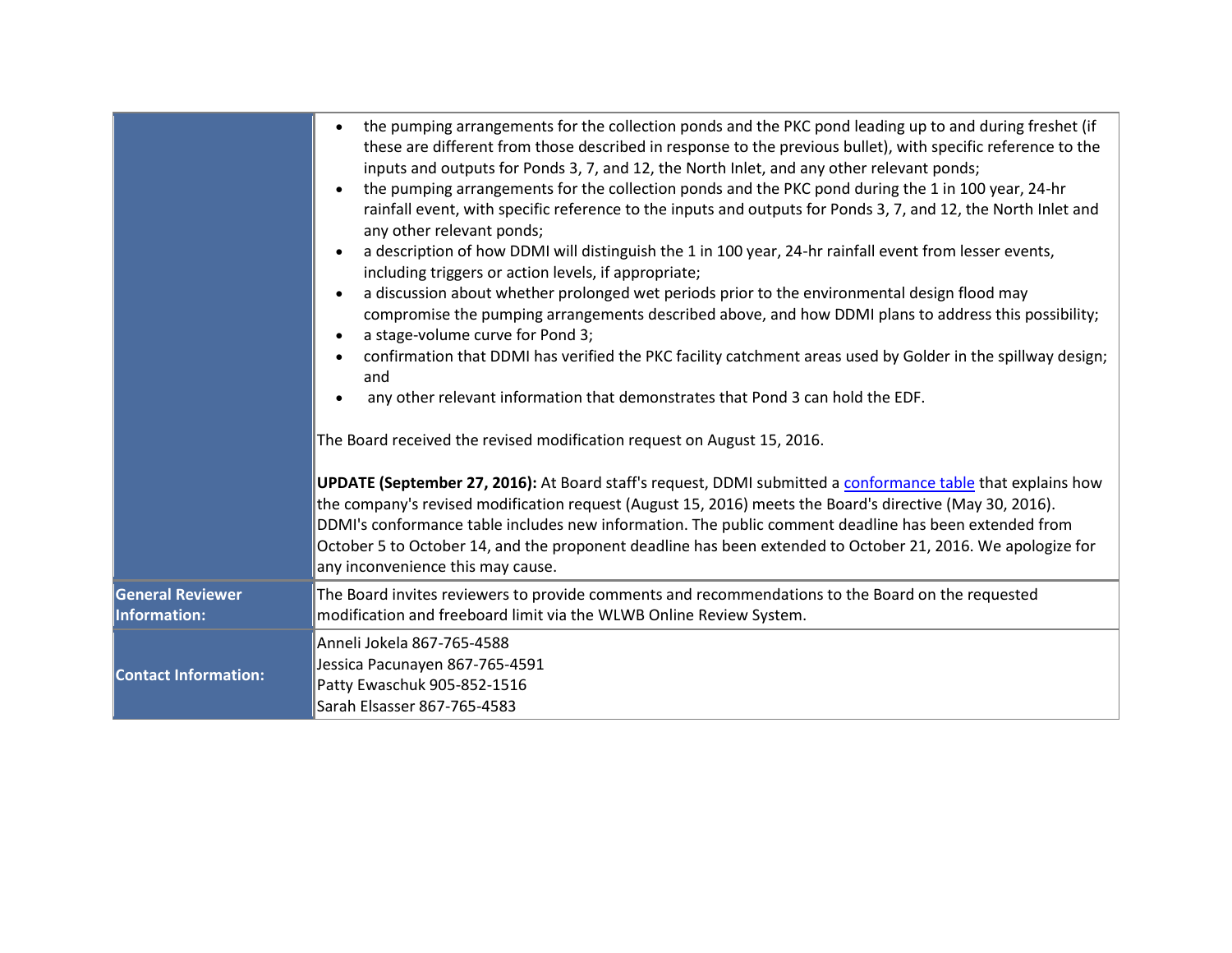# **Comment Summary**

|              | <b>Diavik Diamond Mines Inc. (Proponent)</b>                                                                                                                                                                                                                                                                                                                                                                                                                                                                                                                                                                                                                                                                                                                                                                                                                                                                            |                                                                                               |                                                                                                                                                                                                                                                                                                                                                                                                                                                                                                                                                                                                                                                                                                                                                                                          |                             |  |
|--------------|-------------------------------------------------------------------------------------------------------------------------------------------------------------------------------------------------------------------------------------------------------------------------------------------------------------------------------------------------------------------------------------------------------------------------------------------------------------------------------------------------------------------------------------------------------------------------------------------------------------------------------------------------------------------------------------------------------------------------------------------------------------------------------------------------------------------------------------------------------------------------------------------------------------------------|-----------------------------------------------------------------------------------------------|------------------------------------------------------------------------------------------------------------------------------------------------------------------------------------------------------------------------------------------------------------------------------------------------------------------------------------------------------------------------------------------------------------------------------------------------------------------------------------------------------------------------------------------------------------------------------------------------------------------------------------------------------------------------------------------------------------------------------------------------------------------------------------------|-----------------------------|--|
| ID.          | Topic                                                                                                                                                                                                                                                                                                                                                                                                                                                                                                                                                                                                                                                                                                                                                                                                                                                                                                                   | <b>Reviewer Comment/Recommendation</b>                                                        | <b>Proponent Response</b>                                                                                                                                                                                                                                                                                                                                                                                                                                                                                                                                                                                                                                                                                                                                                                | <b>Board Staff Response</b> |  |
| $\mathbf{1}$ | <b>General File</b>                                                                                                                                                                                                                                                                                                                                                                                                                                                                                                                                                                                                                                                                                                                                                                                                                                                                                                     | <b>Comment (doc)</b> Cover letter with pdf<br>version of responses<br>Recommendation          |                                                                                                                                                                                                                                                                                                                                                                                                                                                                                                                                                                                                                                                                                                                                                                                          |                             |  |
|              | <b>GNWT - ENR: Central Email GNWT</b>                                                                                                                                                                                                                                                                                                                                                                                                                                                                                                                                                                                                                                                                                                                                                                                                                                                                                   |                                                                                               |                                                                                                                                                                                                                                                                                                                                                                                                                                                                                                                                                                                                                                                                                                                                                                                          |                             |  |
| ID.          | <b>Topic</b>                                                                                                                                                                                                                                                                                                                                                                                                                                                                                                                                                                                                                                                                                                                                                                                                                                                                                                            | <b>Reviewer Comment/Recommendation</b>                                                        | <b>Proponent Response</b>                                                                                                                                                                                                                                                                                                                                                                                                                                                                                                                                                                                                                                                                                                                                                                | <b>Board Staff Response</b> |  |
| 3            | General File                                                                                                                                                                                                                                                                                                                                                                                                                                                                                                                                                                                                                                                                                                                                                                                                                                                                                                            | <b>Comment (doc) ENR Letter with</b><br><b>Comments and Recommendations</b><br>Recommendation |                                                                                                                                                                                                                                                                                                                                                                                                                                                                                                                                                                                                                                                                                                                                                                                          |                             |  |
| $\mathbf 1$  | <b>Comment DDMI has submitted a memo</b><br>Topic 1:<br>from Golder Associates (8 August 2016)<br>Environmental<br>Design Flow (EDF)<br>that provides Environmental Design Flows<br>(EDFs) that could be conveyed and<br>retained in Pond 3 located downstream of from the curently approved 1:500, 24-hr<br>the PKC Facility. Section 3 of the memo<br>confirms that there is sufficient capacity<br>in Pond 3 to contain 1:100 24 hour, 30<br>day and 60 day events as well as 1:500 24<br>hour and 30 day events. 1:500 60 day<br>events would be in excess of Pond 3<br>capacity and would require pumping to<br>the North Inlet. ENR understands that the<br>capacity of Pond 3 considers the<br>reduction in volume resulting from<br>120,000 m3 of solids deposited into Pond<br>3 during A21 construction. In previous<br>comments on this topic, ENR noted that it<br>was not clear which return period (1:100 |                                                                                               | <b>Oct 20:</b> The WLWB Reasons for Decision<br>(May 30, 2016) provided an indication of<br>the type of information that would be<br>required to change the event frequency<br>to the Engineer of Record recommended<br>1:100 year event. DDMI elected to retain<br>the previously-approved 1:500 year event<br>(refer to WLWB approval of PKC Dam<br>Raise Phase VI Design Report - Mar 12,<br>2013) as the PKC Spillway design event for<br>the spillway modification. With regard to<br>using "longer term wet periods" as the<br>basis for the spillway design, DDMI<br>previously provided that "longer-term wet<br>events would provide a larger flow<br>volume, but a smaller peak design flow,<br>which would not be appropriate to use for<br>designing the PKC spillway" (DDMI |                             |  |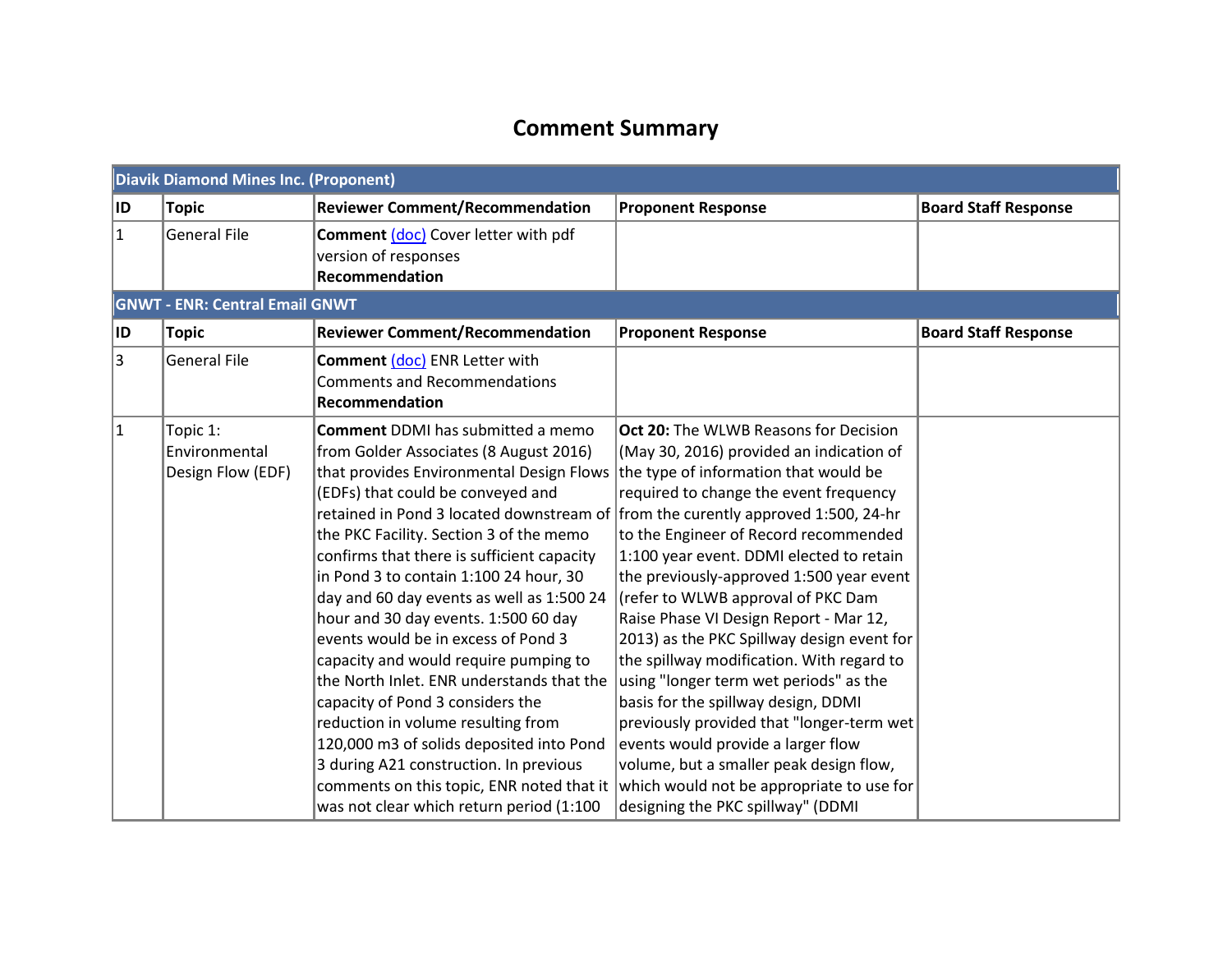| 2         | None                                    | or 1:500) had been used in the design and<br>that using a longer term wet period<br>instead of a single precipitation event<br>would provide a more conservative basis<br>for the design. As per Table 3 of Golder<br>technical memo (2016) a 1:100 year<br>longer duration event, 30 day or 60 day,<br>would provide a more conservative design<br>criteria than the 1:500 24 hr event. Bullet<br>3 of DDMI's 12 August 2016 cover letter<br>includes a request that the EDF remain at<br>1:500, 24hr flood to simplify the approval<br>process.<br>Recommendation 1) Given that the PKC<br>facility has been assessed as having the<br>capacity to contain the 1:500, 30 day<br>return period event without release of<br>water, ENR recommends that the 1:500<br>year, 30 day return period be considered<br>as a more conservative, and appropriate,<br>EDF design criteria than the 1:100 year, 24<br>hr return period.<br><b>Comment None</b> | Comment Responses, GNWT-1, March 1,<br>2016). The WLWB Reasons for Decision<br>(May 30, 2016, page 5) acknowledged<br>that DDMI's response to GNWT-1<br>addressed the spillway design.<br>Oct 20: The survey is planned for 2017. |                             |
|-----------|-----------------------------------------|-----------------------------------------------------------------------------------------------------------------------------------------------------------------------------------------------------------------------------------------------------------------------------------------------------------------------------------------------------------------------------------------------------------------------------------------------------------------------------------------------------------------------------------------------------------------------------------------------------------------------------------------------------------------------------------------------------------------------------------------------------------------------------------------------------------------------------------------------------------------------------------------------------------------------------------------------------|-----------------------------------------------------------------------------------------------------------------------------------------------------------------------------------------------------------------------------------|-----------------------------|
|           |                                         | Recommendation 2) Consistent with<br>Golder's recommendation (Section 4.0,<br>Golder 2016), ENR recommends that the<br>available storage volume in Pond 3 be<br>confirmed after dredging of A21 is<br>completed.                                                                                                                                                                                                                                                                                                                                                                                                                                                                                                                                                                                                                                                                                                                                    |                                                                                                                                                                                                                                   |                             |
|           | <b>GNWT - Lands: Tracy Covey</b>        |                                                                                                                                                                                                                                                                                                                                                                                                                                                                                                                                                                                                                                                                                                                                                                                                                                                                                                                                                     |                                                                                                                                                                                                                                   |                             |
| ∣ID       | <b>Topic</b>                            | <b>Reviewer Comment/Recommendation</b>                                                                                                                                                                                                                                                                                                                                                                                                                                                                                                                                                                                                                                                                                                                                                                                                                                                                                                              | <b>Proponent Response</b>                                                                                                                                                                                                         | <b>Board Staff Response</b> |
| $\vert$ 1 | Page 2, request to<br>consider changing | <b>Comment</b> The current wording is clear<br>and simple to determine compliance                                                                                                                                                                                                                                                                                                                                                                                                                                                                                                                                                                                                                                                                                                                                                                                                                                                                   | Oct 20: In the WLWB Reasons for Decision<br>(May 30, 2016), DDMI was requested to                                                                                                                                                 |                             |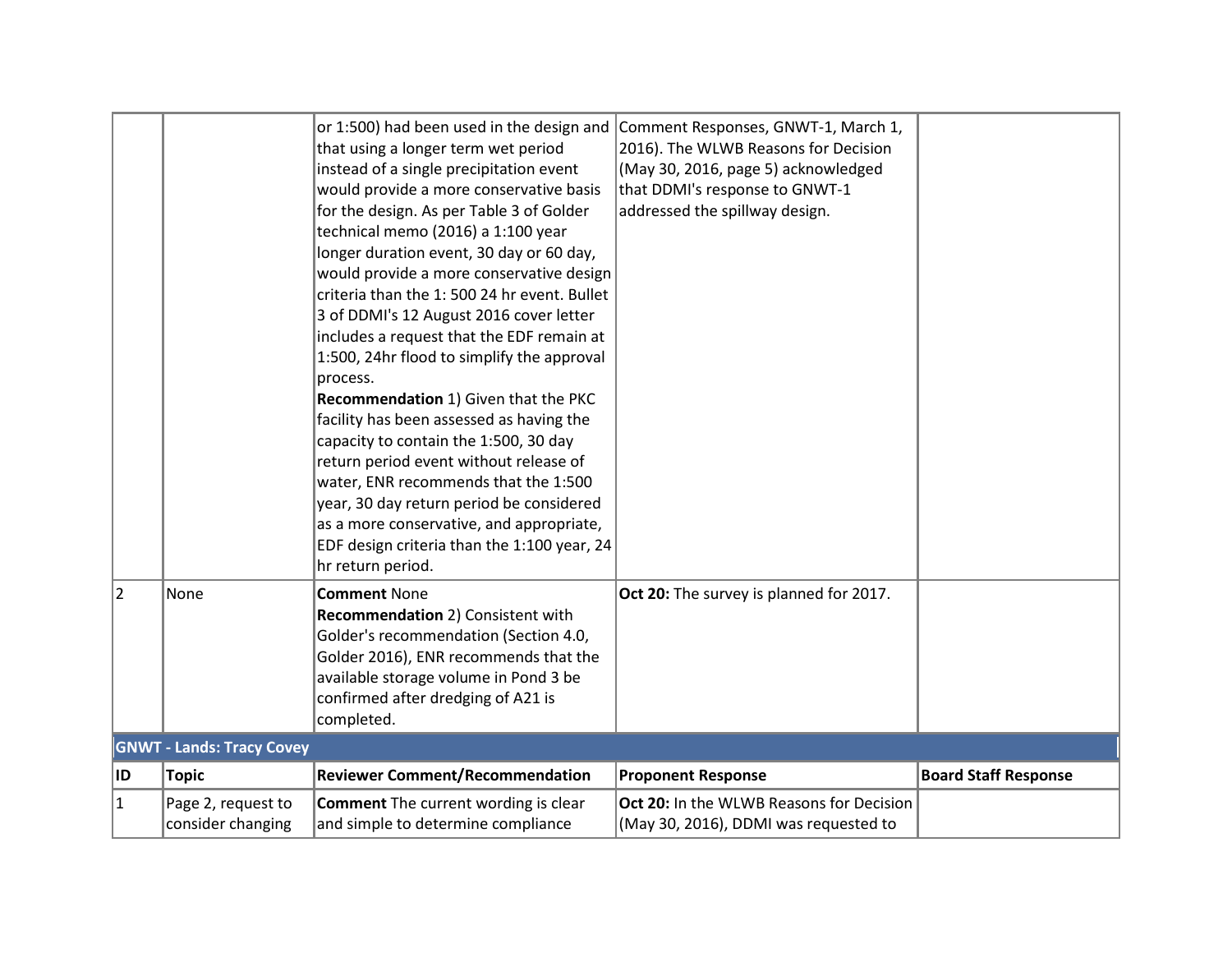|   | wording of Part H       | with. The proposed wording also adds                                                            | provide "the specific regulatory wording    |  |
|---|-------------------------|-------------------------------------------------------------------------------------------------|---------------------------------------------|--|
|   | $(21)$ (a).             | one more fact in issue to determine                                                             | that would be needed to authorize a         |  |
|   |                         | before compliance can be assessed (i.e.,                                                        | change in the freeboard limit, as there is  |  |
|   |                         | the Inspector would have to rely on                                                             | room for confusion about how the            |  |
|   |                         |                                                                                                 |                                             |  |
|   |                         | DDMI's provision of "the normal                                                                 | regulated freeboard should be described."   |  |
|   |                         | operating water level" in addition to the                                                       | The wording proposed by DDMI was            |  |
|   |                         | lowest surveyed point of the dam crest                                                          | intended to address this request. The       |  |
|   |                         | liner.                                                                                          | DDMI proposed wording is more specific      |  |
|   |                         | <b>Recommendation Retain the current</b>                                                        | than the existing wording as it specifies   |  |
|   |                         | wording under Part H, Item 21 (a).                                                              | where the lowest survey point is (i.e. the  |  |
|   |                         |                                                                                                 | dam crest liner) rather than the existing   |  |
|   |                         |                                                                                                 | wording that provides an option (i.e. the   |  |
|   |                         |                                                                                                 | liner or the engineered emergency           |  |
|   |                         |                                                                                                 | spillway, whichever is lower). DDMI's       |  |
|   |                         |                                                                                                 | proposed wording also more specifically     |  |
|   |                         |                                                                                                 | includes reference to the "normal           |  |
|   |                         |                                                                                                 | operating water level" rather than the      |  |
|   |                         |                                                                                                 | existing wording of "at all times". The     |  |
|   |                         |                                                                                                 | existing wording of "at all times" does not |  |
|   |                         |                                                                                                 | differentiate between normal operating      |  |
|   |                         |                                                                                                 | water levels and water levels that would    |  |
|   |                         |                                                                                                 | occur during a rainfall/flood event. By     |  |
|   |                         |                                                                                                 | design, a freeboard limit is not intended   |  |
|   |                         |                                                                                                 | to apply during an event.                   |  |
| 2 | <b>Golder Technical</b> | <b>Comment No comment, but a question</b>                                                       | Oct 20: No, the stated operational pump     |  |
|   | Memorandum,             | for clarification. Does this pumping                                                            | capacity of 8,500 m3/day is for the the     |  |
|   | section 3.3, p. 4.      | capacity include the three pumps                                                                | single pump installed at Pond 3. The        |  |
|   | "Pond 3 currently       | currently in place in Pond 3 (summer,                                                           | additional pumps that were in place         |  |
|   | has an installed        | 2016)?                                                                                          | during the summer of 2016 for A21           |  |
|   |                         | pumping capacity of Recommendation Answer whether or not construction have been removed and are |                                             |  |
|   |                         | approximately 8,500 the listed pumping capacity is based on                                     | available as backup for site dewatering     |  |
|   | m3/dayto the            | the 3 pumps which currently exist in Pond                                                       | activities.                                 |  |
|   | North Inlet.            | 3.                                                                                              |                                             |  |
|   |                         |                                                                                                 |                                             |  |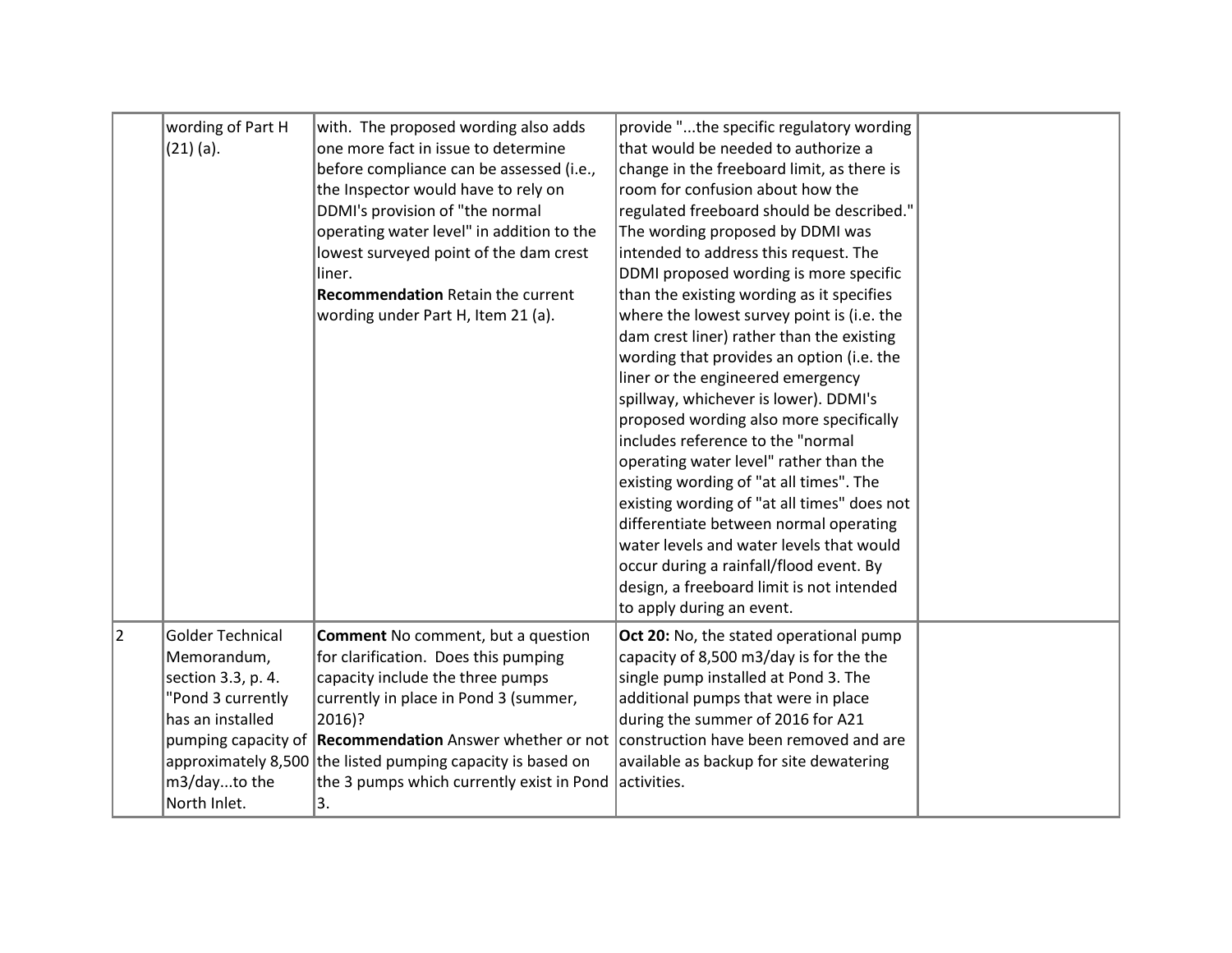|           | <b>WLWB: Patty Ewaschuk</b>      |                                                                                                                                                                                                                                                                                                                                                                                                                                                                                                                                            |                                                                                                                                                                                                                                                                                                                                                                                                                                                                                                                                                                 |                             |  |  |  |
|-----------|----------------------------------|--------------------------------------------------------------------------------------------------------------------------------------------------------------------------------------------------------------------------------------------------------------------------------------------------------------------------------------------------------------------------------------------------------------------------------------------------------------------------------------------------------------------------------------------|-----------------------------------------------------------------------------------------------------------------------------------------------------------------------------------------------------------------------------------------------------------------------------------------------------------------------------------------------------------------------------------------------------------------------------------------------------------------------------------------------------------------------------------------------------------------|-----------------------------|--|--|--|
| ∣ID       | <b>Topic</b>                     | <b>Reviewer Comment/Recommendation</b>                                                                                                                                                                                                                                                                                                                                                                                                                                                                                                     | <b>Proponent Response</b>                                                                                                                                                                                                                                                                                                                                                                                                                                                                                                                                       | <b>Board Staff Response</b> |  |  |  |
| $\vert$ 1 | Review and<br>approval process   | <b>Comment A number of DDMI's</b><br>submissions are currently under review by the revised freeboard limit will not need<br>the WLWB, and the Board may wish to<br>prioritize when it considers these<br>submissions. It is understood that the<br>revised freeboard limit and modified<br>spillway design do not need to be<br>implemented for several years.<br>Recommendation Are there any time<br>restrictions that the WLWB should<br>consider when deciding when to make a<br>decision on DDMI's proposed spillway<br>modification? | Oct 20: While the WLWB is correct that<br>to be implemented for several years,<br>DDMI has requested this change so that it<br>can effectively conduct long-term storage<br>and deposition planning for the facility.<br>This planning must align with regulatory<br>requirements, including freeboard limits.<br>Early in 2017, in conjunction with the<br>CPK:FPK trials, DDMI expects to begin<br>revising its long-term storage and<br>deposition plans. To facilitate this<br>planning, DDMI requests that this<br>submission be considered by early 2017. |                             |  |  |  |
| 2         | Proposed<br>conditional approval | <b>Comment</b> In DDMI's conformance table<br>(September 27, 2016), DDMI proposes<br>that the Board could make the approval<br>of the modification and the<br>implementation of the freeboard limit<br>conditional on approval of a revised<br>Water Management Plan and PKC Facility<br>Plan.<br><b>Recommendation</b> Please confirm the<br>earliest possible time that DDMI might<br>wish to implement the revised freeboard<br>limit and spillway modification.                                                                        | Oct 20: The earliest DDMI might want to<br>operate to the revised freeboard limit<br>would be late 2018. The existing spillway<br>conforms to the spillway modification.                                                                                                                                                                                                                                                                                                                                                                                        |                             |  |  |  |
| 3         | North Inlet Capacity             | <b>Comment</b> In response to the Board's<br>directive (Item 3.1.2i) DDMI presented<br>pumping arrangement information.<br>Ultimately, the north inlet can receive<br>water from all ponds (directly or                                                                                                                                                                                                                                                                                                                                    | Oct 20: The North Inlet water levels are<br>maintained to a current target elevation<br>of 414.5 m (Water Management Plan V13<br>pg 27). The maximum operating level is<br>421.0 m. At the maximum operating level,                                                                                                                                                                                                                                                                                                                                             |                             |  |  |  |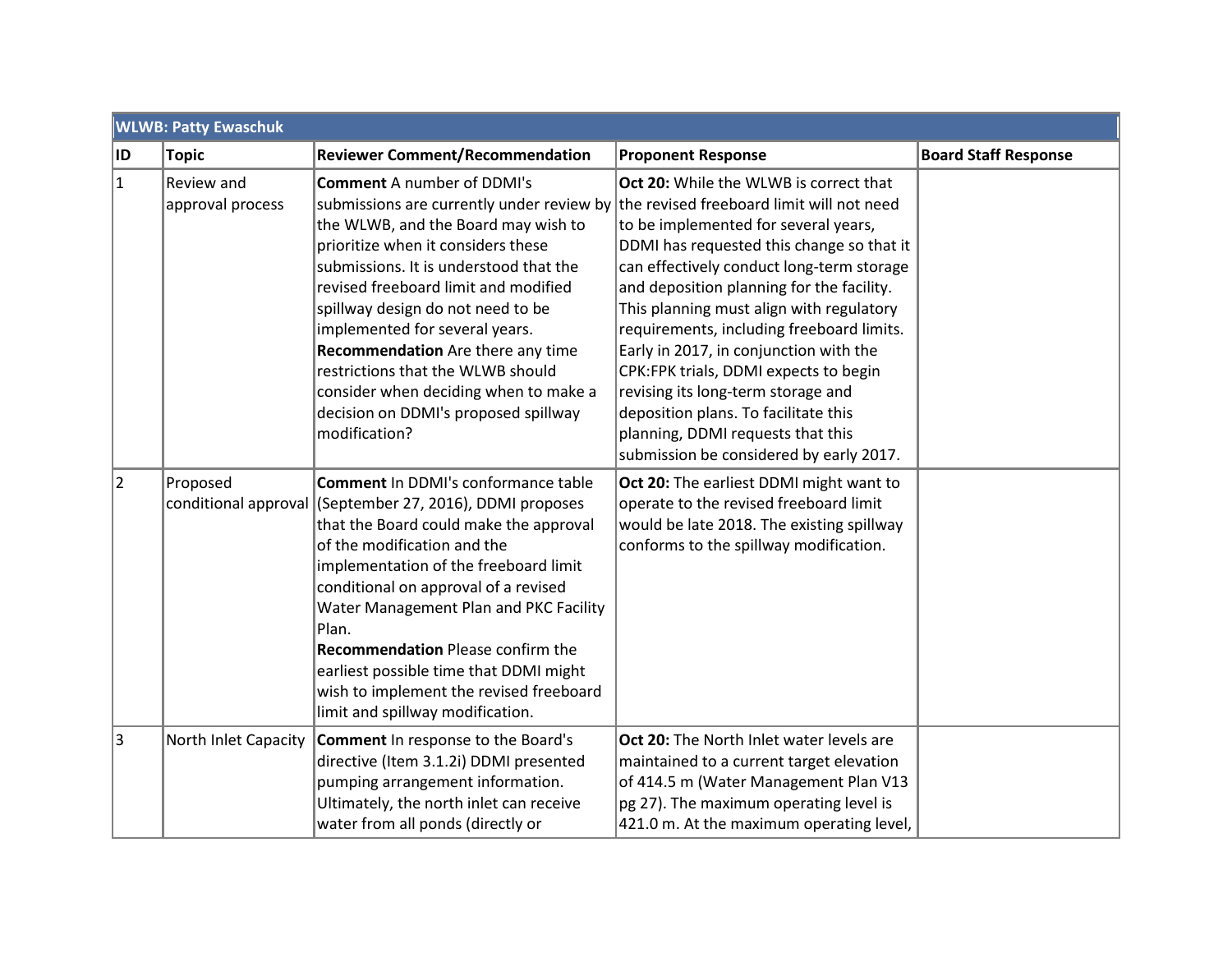|    |                      | indirectly) to ensure water above EQC will a freeboard of 1.5 m still exists below the<br>not be discharged to the environment.<br>The proposed modification and freeboard<br>limit change means that less water can be<br>diverted to the PKC Facility and Pond 3<br>during a storm, which means that more<br>water will need to be held in the north<br>inlet.<br>Recommendation Would the proposed<br>spillway modification and freeboard limit<br>jeopardize the north inlet's ability to<br>contain water in events up to the 1:500<br>year event?                                                                                       | spillway invert of 422.5 m to contain the<br>design event (North Inlet Water<br>Treatment Plant (NIWTP) Operations<br>Manual - September 2010 - Figure 3.2).<br>DDMI has never operated the North Inlet<br>at levels that approach 421.0 m and is<br>unlikely to do so in the future. Between<br>the normal operating level (414.5 m) and<br>the maximum operating level (421.0 m)<br>there is 2.5 Mm3 of available storage<br>capacity to contain a storm event. This is<br>in addition to storage capacity provided<br>by the 1.5 m design freeboard limit.<br>Under the existing normal operating<br>levels for the North Inlet, the proposed<br>PKC spillway modification and freeboard<br>limit would not jeopardize the ability of<br>the North Inlet to contain water in events<br>up to the 1:500 year event. |  |
|----|----------------------|-----------------------------------------------------------------------------------------------------------------------------------------------------------------------------------------------------------------------------------------------------------------------------------------------------------------------------------------------------------------------------------------------------------------------------------------------------------------------------------------------------------------------------------------------------------------------------------------------------------------------------------------------|-----------------------------------------------------------------------------------------------------------------------------------------------------------------------------------------------------------------------------------------------------------------------------------------------------------------------------------------------------------------------------------------------------------------------------------------------------------------------------------------------------------------------------------------------------------------------------------------------------------------------------------------------------------------------------------------------------------------------------------------------------------------------------------------------------------------------|--|
| 14 | North Inlet Capacity | <b>Comment DDMI</b> indicated in its re-<br>submitted modification proposal (August<br>12, 2016) "Pond 3 has sufficient available<br>storage capacity to also store the 1:100-<br>year 24-hour, 30-day, and 60-day, and<br>1:500-year 24-hour and 30-day EDF<br>inflows without pumping to the North<br>Inlet." DDMI also indicated that<br>approximately 76,000 m3 of water would<br>need to be pumped to the North Inlet to<br>store the 1:500-year 60-day EDF flows.<br>Recommendation Please comment on the referenced event volume of 76,000 m3<br>north inlet's ability to receive 76,000 m3<br>during a 1:500 60-day event, given that | Oct 20: The live surge capacity of the<br>North Inlet is 2.5 million m3 (Water<br>Management Plan V13 - Page 13). The<br>referenced event volume to be pumped<br>from Pond 3 of 76,000m3 represents 0.3%<br>of the North Inlet surge capacity.<br>Additionally, the NIWTP currently has<br>unused treatment capacity of around<br>45,000 m3/d (based on total contingency<br>capacity of 90,000 m3/d, less the current<br>inflows of around 45,000 m3/d). The<br>over a 60 day period is equivalent to a<br>daily inflow of 1,267 m3/d. This                                                                                                                                                                                                                                                                          |  |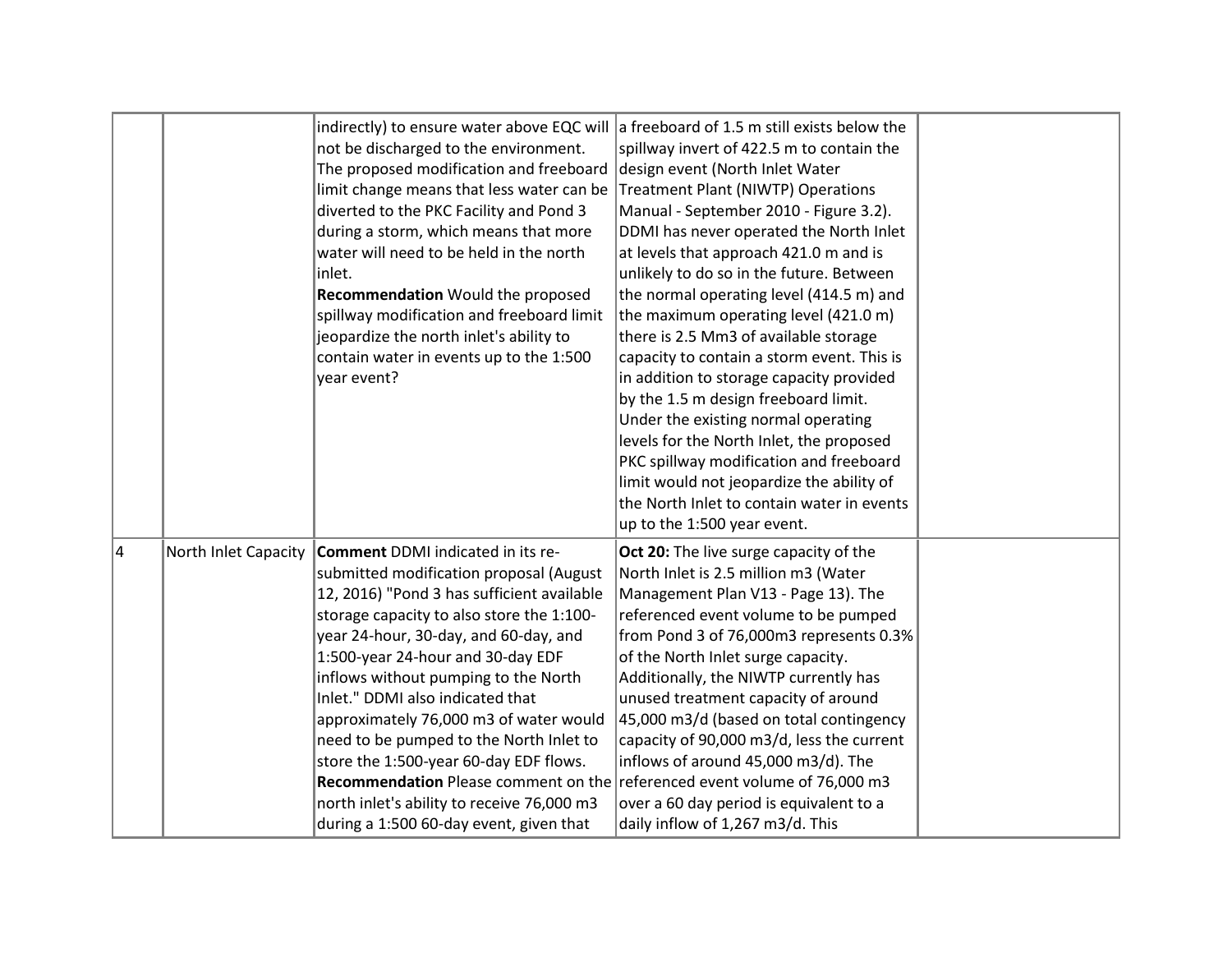| 5<br>North Inlet Capacity<br><b>Comment</b> In DDMI's approved Water<br><b>Oct 20:</b> Eliminating Pond 3 and the PKC as                                                                                                                                                                                                                                                                                                                                                                                                                                                                                                                                                                                                                                                                                                                                                                                                                                                                                                                                                                                                                                                                                                                                                    |  | the north inlet will be receiving runoff and respresents around 3% of the current<br>water from many other sources. | unused treatment plant capacity.        |  |
|-----------------------------------------------------------------------------------------------------------------------------------------------------------------------------------------------------------------------------------------------------------------------------------------------------------------------------------------------------------------------------------------------------------------------------------------------------------------------------------------------------------------------------------------------------------------------------------------------------------------------------------------------------------------------------------------------------------------------------------------------------------------------------------------------------------------------------------------------------------------------------------------------------------------------------------------------------------------------------------------------------------------------------------------------------------------------------------------------------------------------------------------------------------------------------------------------------------------------------------------------------------------------------|--|---------------------------------------------------------------------------------------------------------------------|-----------------------------------------|--|
| identifies Pond 3 and the PKC Facility as a<br>the available contingency capacity from<br>contingency for holding water from the<br>3.8 Mm3 to 2.5 Mm3. Even at this lesser<br>north inlet (page 14): "In case of a<br>capacity, this still represents<br>sustained shutdown NIWTP water could<br>approximately 3 months of capacity for<br>be transferred to Pond 3 and/or the PKC.<br>underground dewatering to occur with no<br>There is currently 3.8 million cubic meters<br>operation of the NIWTP. It is very unlikely<br>that the NIWTP would have a mechanical<br>of excess capacity in the North Inlet and<br>failure that would result in a shutdown of<br>Pond 3, which represents approximately 4<br>months of dewatering from the<br>this duration. It is even less likely that a<br>underground mine."<br>1:500 year storm event would occur at<br><b>Recommendation If there were a</b><br>the same time as a 3 month shutdown of<br>temporary shutdown and a large storm<br>the NIWTP. Regardless, in this highly<br>event, what will the contingency plan for<br>unlikely scenario, the contingency option<br>the north inlet (given that Pond 3 and the<br>would most likely be to cease<br>PKC Facility won't be available)?<br>underground dewatering. |  | Management Plan (Version 14) DDMI                                                                                   | additional event surge capacity reduces |  |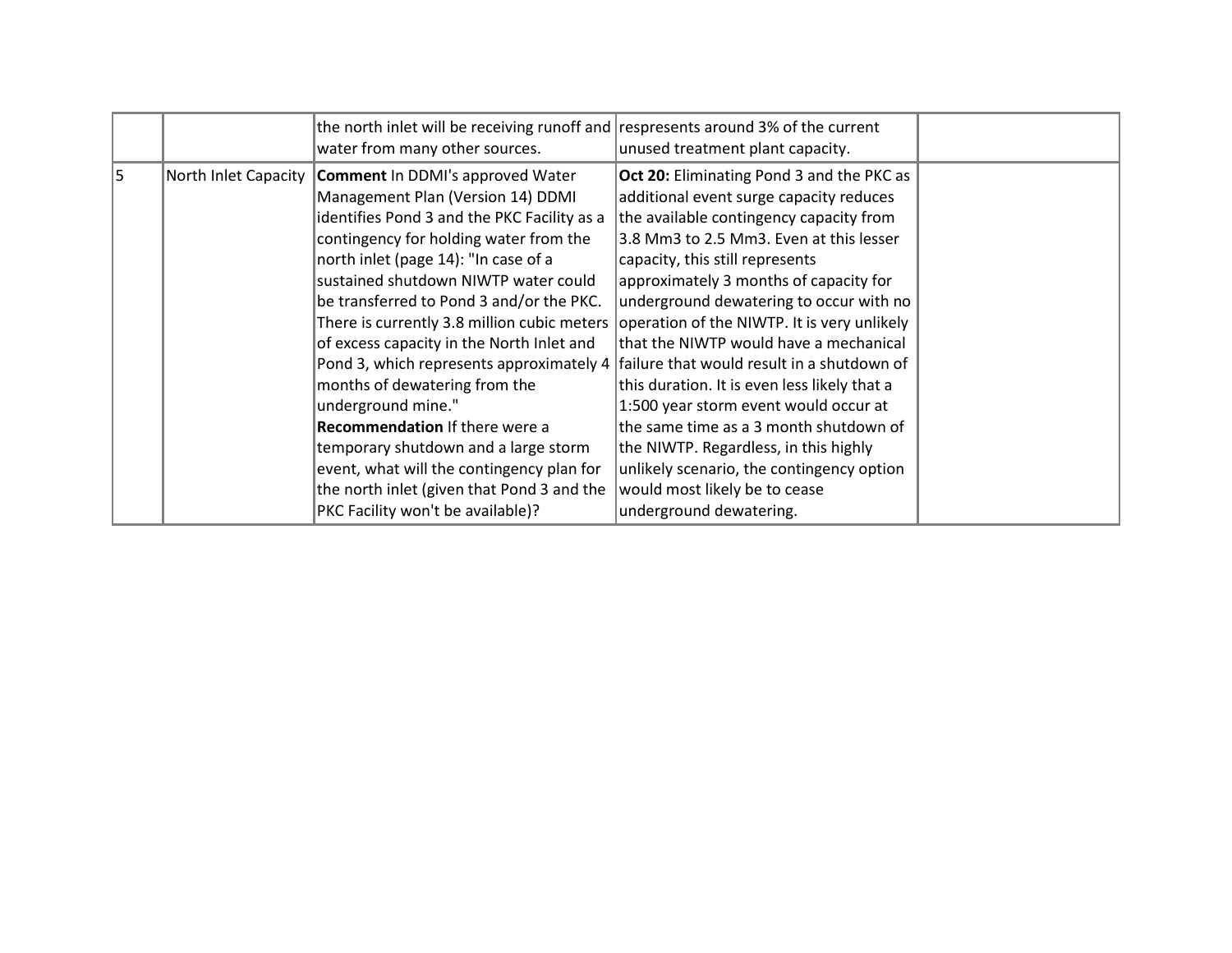Diavik Diamond Mines (2012) Inc. P.O. Box 2498 300, 5201 –  $50^{th}$  Avenue Yellowknife, NT X1A 2P8 Canada T (867) 669 6500 F 1-866-313-2754

Violet Camsell-Blondin, Chair Wek'eezhii Land and Water Board PO Box 32 Wekweeti, NT X1A 3S3 Canada

20 October 2016

Dear Ms. Camsell-Blondin:

#### **Subject: DDMI Comment Responses - Spillway and Freeboard Limit Modification Re-Submission**

Diavik Diamond Mines (2012) Inc. (DDMI) received seven comments/recommendations regarding our request to modify the spillway design and freeboard limit for the Processed Kimberlite Containment Facility (PKC). Attached please find DDMI's complete responses, which have also been submitted to the On-Line Review System (ORS).

DDMI appreciates that the Wek'èezhὶi Land and Water Board (WLWB) has a number of submissions under review and may need to prioritize. While the requested modifications would not be implemented for some time, DDMI expects to begin the process of revising its long-term storage and deposition plans for the PKC early in 2017. These plans will need to align with regulatory requirements, so we ask that the Board consider this potential restriction when establishing review priorities.

We trust that these responses are clear and complete. We look forward to your decision on this matter.

Yours sincerely

David Wells Superintendent - Environment

cc: Anneli Jokela, WLWB Patty Ewaschuk, WLWB

Attach: DDMI Comment Responses – PKC Spillway and Freeboard Modification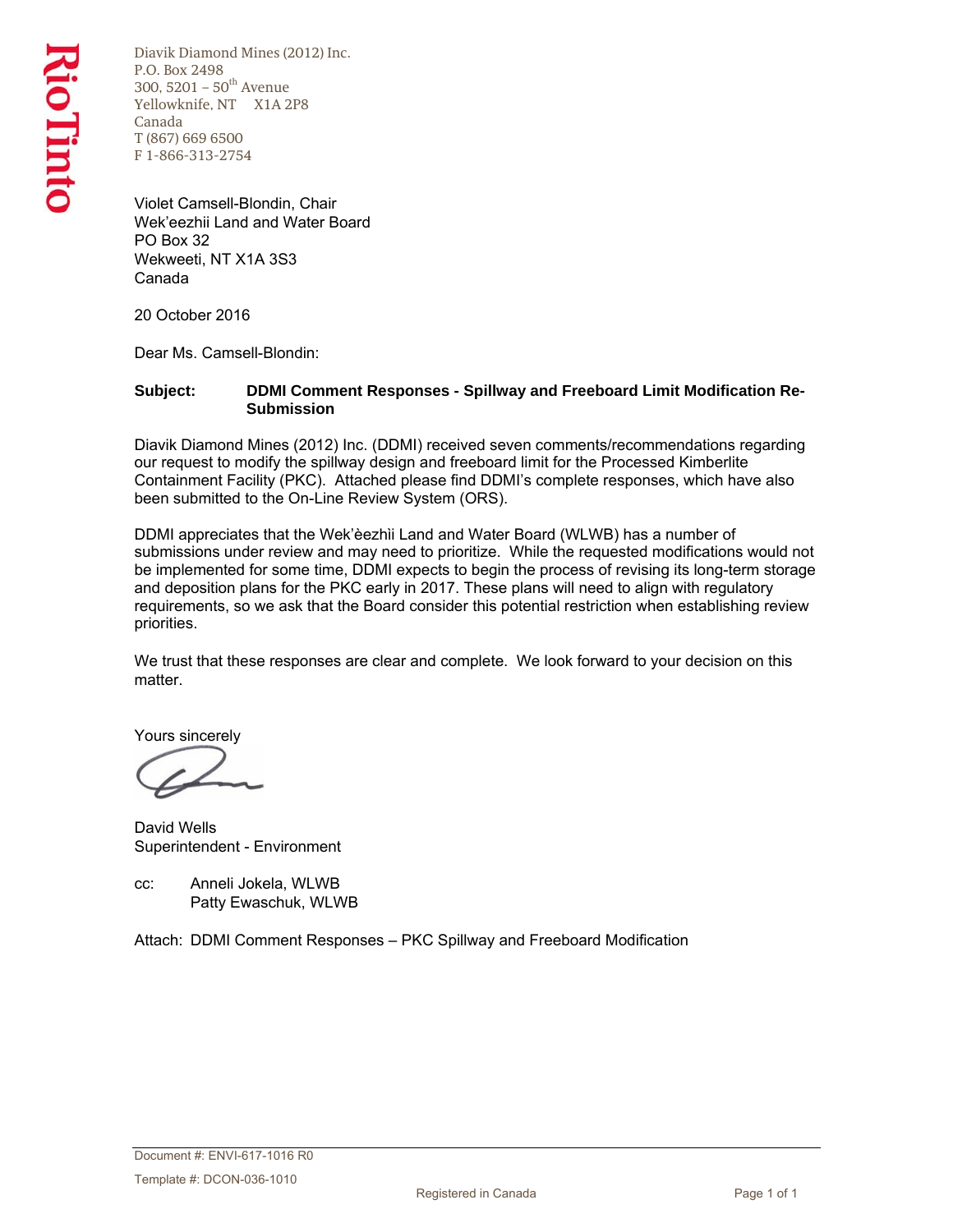Responses should be as specific as possible, referring directly to the Comment/Recommendation.

1) Given that the PKC facility has been assessed as having the capacity to smaller peak design flow, which would not be appropriate to ENR recommends that the 1:500 year, 30 day return period be considered Responses, GNWT-1, March 1, 2016). The WLWB Reasons The WLWB Reasons for Decision (May 30, 2016) provided an indication of the type of information that would be required to change the event frequency from the curently approved 1:500, 24-hr to the Engineer of Record recommended 1:100 year event. DDMI elected to retain the previously-approved 1:500 year event (refer to WLWB approval of PKC Dam Raise Phase VI Design Report - Mar 12, 2013) as the PKC Spillway design event for the spillway modification. With regard to using "longer term wet periods" as the basis for the spillway design, DDMI previously provided that "longerterm wet events would provide a larger flow volume, but a use for designing the PKC spillway" (DDMI Comment for Decision (May 30, 2016, page 5) acknowledged that DDMI's response to GNWT-1 addressed the spillway design.

The survey is planned for 2017.

| ID                  | <b>Reviewer</b>                                                                         | <b>Topic</b>                                                                                                                                                | <b>GENERAL INSTRUCTIONS FOR EXCEL TEMPLATE:</b><br>1. Do not leave blank rows above or between comments.<br>2. Do not modify the instructions or the column headings (i.e. the top three rows).<br>3. Each comment must have a response.<br>4. All formatting will be lost when this file is uploaded to the Online Comment Table.<br>5. If necessary, adjust the cell width and height in order to view all text.<br>Comment                                                                                                                                                                                                                                                                                                                                                                                                                                                                                                                                                                                                                                                                                                                                                                                                                                                                                                | Recommendation                                                                                                                                                                                                                                                                                                                                                                                                                                                                                                                                                                 | <b>Proponent Response</b><br>Responses should be<br>directly to the Comm                                                                                                                                                                                                                                                                                                                                                                                                                                                                                          |
|---------------------|-----------------------------------------------------------------------------------------|-------------------------------------------------------------------------------------------------------------------------------------------------------------|------------------------------------------------------------------------------------------------------------------------------------------------------------------------------------------------------------------------------------------------------------------------------------------------------------------------------------------------------------------------------------------------------------------------------------------------------------------------------------------------------------------------------------------------------------------------------------------------------------------------------------------------------------------------------------------------------------------------------------------------------------------------------------------------------------------------------------------------------------------------------------------------------------------------------------------------------------------------------------------------------------------------------------------------------------------------------------------------------------------------------------------------------------------------------------------------------------------------------------------------------------------------------------------------------------------------------|--------------------------------------------------------------------------------------------------------------------------------------------------------------------------------------------------------------------------------------------------------------------------------------------------------------------------------------------------------------------------------------------------------------------------------------------------------------------------------------------------------------------------------------------------------------------------------|-------------------------------------------------------------------------------------------------------------------------------------------------------------------------------------------------------------------------------------------------------------------------------------------------------------------------------------------------------------------------------------------------------------------------------------------------------------------------------------------------------------------------------------------------------------------|
| 1<br>$\overline{2}$ | GNWT - ENR: Central Email GNWT Flow (EDF)<br><b>GNWT - ENR: Central Email GNWT None</b> | Topic 1: Environmental Design                                                                                                                               | DDMI has submitted a memo from Golder Associates (8 August 2016) that provides<br>Environmental Design Flows (EDFs) that could be conveyed and retained in Pond 3<br>located downstream of the PKC Facility. Section 3 of the memo confirms that there is<br>sufficient capacity in Pond 3 to contain 1:100 24 hour, 30 day and 60 day events as<br>well as 1:500 24 hour and 30 day events. 1:500 60 day events would be in excess of<br>Pond 3 capacity and would require pumping to the North Inlet. ENR understands that<br>the capacity of Pond 3 considers the reduction in volume resulting from 120,000 m3 of<br>solids deposited into Pond 3 during A21 construction.<br>In previous comments on this topic, ENR noted that it was not clear which return period<br>(1:100 or 1:500) had been used in the design and that using a longer term wet period<br>instead of a single precipitation event would provide a more conservative basis for the<br>design. As per Table 3 of Golder technical memo (2016) a 1:100 year longer duration<br>event, 30 day or 60 day, would provide a more conservative design criteria than the 1:<br>500 24 hr event.<br>Bullet 3 of DDMI's 12 August 2016 cover letter includes a request that the EDF remain<br>at 1:500, 24hr flood to simplify the approval process.<br>None | 1) Given that the PKC facility has been assessed as having the capacity to smaller peak design<br>contain the 1:500, 30 day return period event without release of water,<br>ENR recommends that the 1:500 year, 30 day return period be considered Responses, GNWT-1<br>as a more conservative, and appropriate, EDF design criteria than the<br>1:100 year, 24 hr return period.<br>2) Consistent with Golder's recommendation (Section 4.0, Golder 2016),<br>ENR recommends that the available storage volume in Pond 3 be<br>confirmed after dredging of A21 is completed. | The WLWB Reasons<br>indication of the type<br>change the event free<br>1:500, 24-hr to the Er<br>year event. DDMI el<br>1:500 year event (re<br>Raise Phase VI Desi<br>Spillway design even<br>With regard to using<br>the spillway design, I<br>term wet events wou<br>use for designing the<br>for Decision (May 30<br>DDMI's response to (<br>The survey is planne                                                                                                                                                                                             |
| 1<br>$\overline{2}$ | <b>GNWT - Lands: Tracy Covey</b><br><b>GNWT - Lands: Tracy Covey</b>                    | Page 2, request to consider<br>changing wording of Part H (21) (a).<br>Golder Technical Memorandum.<br>section 3.3, p. 4. "Pond 3 currently<br>North Inlet. | <p>The current wording is clear and simple to determine compliance with.  The<br/>proposed wording also adds one more fact in issue to determine before compliance<br/>can be assessed (i.e., the Inspector would have to rely on DDMI's provision of<br/>"the normal operating water level" in addition to the lowest surveyed point of<br/>the dam crest liner.</p><br>has an installed pumping capacity of <p>No comment, but a question for clarification.  Does this pumping capacity<br/>approximately 8,500 m3/dayto the include the three pumps currently in place in Pond 3 (summer, 2016)?</p>                                                                                                                                                                                                                                                                                                                                                                                                                                                                                                                                                                                                                                                                                                                     | $\langle p\rangle$ -Retain the current wording under Part H, Item 21 (a). $\langle p\rangle$<br><p>Answer whether or not the listed pumping capacity is based on the 3<br/>pumps which currently exist in Pond 3.</p>                                                                                                                                                                                                                                                                                                                                                          | In the WLWB Reasor<br>was requested to pro<br>that would be needed<br>limit, as there is room<br>freeboard should be<br>The wording propose<br>request. The DDMI p<br>the existing wording<br>point is (i.e. the dam<br>wording that provides<br>engineered emergen<br>proposed wording als<br>the "normal operating<br>wording of "at all time<br>does not differentiate<br>and water levels that<br>By design, a freeboa<br>event.<br>No, the stated operat<br>for the the single pun<br>pumps that were in p<br>construction have be<br>for site dewatering ao |

In the WLWB Reasons for Decision (May 30, 2016), DDMI was requested to provide "...the specific regulatory wording that would be needed to authorize a change in the freeboard limit, as there is room for confusion about how the regulated freeboard should be described."

The wording proposed by DDMI was intended to address this request. The DDMI proposed wording is more specific than the existing wording as it specifies where the lowest survey point is (i.e. the dam crest liner) rather than the existing wording that provides an option (i.e. the liner or the engineered emergency spillway, whichever is lower). DDMI's proposed wording also more specifically includes reference to the "normal operating water level" rather than the existing wording of "at all times". The existing wording of "at all times" does not differentiate between normal operating water levels and water levels that would occur during a rainfall/flood event. By design, a freeboard limit is not intended to apply during an event.

<p>Answer whether or not the listed pumping capacity is based on the 3 pumps that were in place during the summer of 2016 for A21 No, the stated operational pump capacity of 8,500 m3/day is for the the single pump installed at Pond 3. The additional construction have been removed and are available as backup

for site dewatering activities.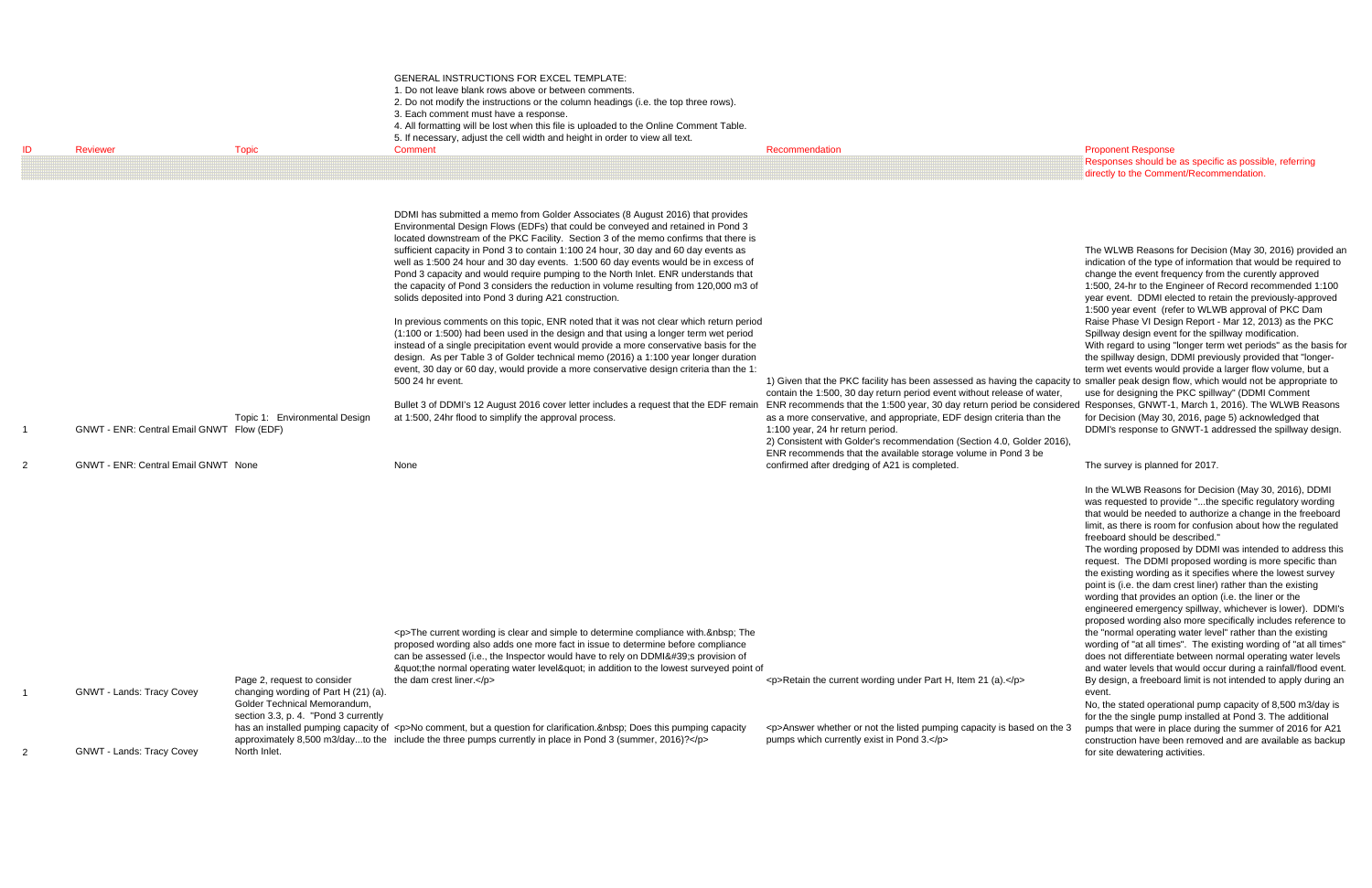| -1             | <b>WLWB: Patty Ewaschuk</b> | Review and approval process   | $<$ p>A number of DDMI's submissions are currently under review by the WLWB,<br>and the Board may wish to prioritize when it considers these submissions. It is<br>understood that the revised freeboard limit and modified spillway design do not need to deciding when to make a decision on DDMI's proposed spillway<br>be implemented for several years.<br><p>In DDMI's conformance table (September 27, 2016), DDMI proposes that the<br/>Board could make the approval of the modification and the implementation of the<br/>freeboard limit conditional on approval of a revised Water Management Plan and PKC<br/>Facility Plan. </p> | <p>Are there any time restrictions that the WLWB should consider when<br/>modification? </p><br><p>Please confirm the earliest possible time that DDMI might wish<br/>to implement the revised freeboard limit and spillway<br/>modification.</p>    | While the WLWB is correct that the revised freeboard limit will<br>not need to be implemented for several years, DDMI has<br>requested this change so that it can effectively conduct long-<br>term storage and deposition planning for the facility. This<br>planning must align with regulatory requirements, including<br>freeboard limits. Early in 2017, in conjunction with the<br>CPK:FPK trials, DDMI expects to begin revising its long-term<br>storage and deposition plans. To facilitate this planning,<br>DDMI requests that this submission be considered by early<br>2017.<br>The earliest DDMI might want to operate to the revised<br>freeboard limit would be late 2018. The existing spillway                                                                                                                                                                                                                                                                                                                                                      |
|----------------|-----------------------------|-------------------------------|------------------------------------------------------------------------------------------------------------------------------------------------------------------------------------------------------------------------------------------------------------------------------------------------------------------------------------------------------------------------------------------------------------------------------------------------------------------------------------------------------------------------------------------------------------------------------------------------------------------------------------------------|------------------------------------------------------------------------------------------------------------------------------------------------------------------------------------------------------------------------------------------------------|-----------------------------------------------------------------------------------------------------------------------------------------------------------------------------------------------------------------------------------------------------------------------------------------------------------------------------------------------------------------------------------------------------------------------------------------------------------------------------------------------------------------------------------------------------------------------------------------------------------------------------------------------------------------------------------------------------------------------------------------------------------------------------------------------------------------------------------------------------------------------------------------------------------------------------------------------------------------------------------------------------------------------------------------------------------------------|
| $\overline{2}$ | <b>WLWB: Patty Ewaschuk</b> | Proposed conditional approval |                                                                                                                                                                                                                                                                                                                                                                                                                                                                                                                                                                                                                                                |                                                                                                                                                                                                                                                      | conforms to the spillway modification.                                                                                                                                                                                                                                                                                                                                                                                                                                                                                                                                                                                                                                                                                                                                                                                                                                                                                                                                                                                                                                |
| 3              | <b>WLWB: Patty Ewaschuk</b> | North Inlet Capacity          | <p>In response to the Board's directive (Item 3.1.2i) DDMI presented pumping<br/>arrangement information. Ultimately, the north inlet can receive water from all ponds<br/>(directly or indirectly) to ensure water above EQC will not be discharged to the<br/>environment. The proposed modification and freeboard limit change means that less<br/>water can be diverted to the PKC Facility and Pond 3 during a storm, which means that jeopardize the north inlet's ability to contain water in events up to the<br/>more water will need to be held in the north inlet. </p>                                                             | <p>Would the proposed spillway modification and freeboard limit<br/>1:500 year event? </p>                                                                                                                                                           | The North Inlet water levels are maintained to a current target<br>elevation of 414.5 m (Water Management Plan V13 pg 27).<br>The maximum operating level is 421.0 m. At the maximum<br>operating level, a freeboard of 1.5 m still exists below the<br>spillway invert of 422.5 m to contain the design event (North<br>Inlet Water Treatment Plant (NIWTP) Operations Manual -<br>September 2010 - Figure 3.2). DDMI has never operated the<br>North Inlet at levels that approach 421.0 m and is unlikely to<br>do so in the future. Between the normal operating level<br>(414.5 m) and the maximum operating level (421.0 m) there is<br>2.5 $\text{Mm}^3$ of available storage capacity to contain a storm<br>event. This is in addition to storage capacity provided by the<br>1.5 m design freeboard limit. Under the existing normal<br>operating levels for the North Inlet, the proposed PKC<br>spillway modification and freeboard limit would not jeopardize<br>the ability of the North Inlet to contain water in events up to<br>the 1:500 year event. |
| 4              | <b>WLWB: Patty Ewaschuk</b> | North Inlet Capacity          | <p>DDMI indicated in its re-submitted modification proposal (August 12, 2016)<br/>"Pond 3 has sufficient available storage capacity to also store the 1:100-year 24-<br/>hour, 30-day, and 60-day, and 1:500-year 24-hour and 30-day EDF inflows without<br/>pumping to the North Inlet." DDMI also indicated that approximately 76,000 <p>Please comment on the north inlet's ability to receive 76,000 m3<br/>m3 of water would need to be pumped to the North Inlet to store the 1:500-year 60-day during a 1:500 60-day event, given that the north inlet will be receiving<br/>EDF flows.</p></p>                                         | runoff and water from many other sources.                                                                                                                                                                                                            | The live surge capacity of the North Inlet is 2.5 million $m3$<br>(Water Management Plan V13 - Page 13). The referenced<br>event volume to be pumped from Pond 3 of 76,000m <sup>3</sup><br>represents 0.3% of the North Inlet surge capacity.<br>Additionally, the NIWTP currently has unused treatment<br>capacity of around 45,000 $m^3/d$ (based on total contingency<br>capacity of $90,000 \text{ m}^3/\text{d}$ , less the current inflows of around<br>45,000 $\text{m}^3$ /d). The referenced event volume of 76,000 $\text{m}^3$<br>over a 60 day period is equivalent to a daily inflow of 1,267<br>m <sup>3</sup> /d. This respresents around 3% of the current unused<br>treatment plant capacity.                                                                                                                                                                                                                                                                                                                                                       |
| 5              | <b>WLWB: Patty Ewaschuk</b> | North Inlet Capacity          | <p>In DDMI's approved Water Management Plan (Version 14) DDMI identifies<br/>Pond 3 and the PKC Facility as a contingency for holding water from the north inlet<br/>(page 14): " In case of a sustained shutdown NIWTP water could be transferred to<br/>Pond 3 and/or the PKC. There is currently 3.8 million cubic meters of excess capacity<br/>in the North Inlet and Pond 3, which represents approximately 4 months of dewatering<br/>from the underground mine."</p>                                                                                                                                                                   | <p>If there were a temporary shutdown and a large storm event, what will would occur at the same time as a 3 month shutdown of the<br/>the contingency plan for the north inlet (given that Pond 3 and the PKC<br/>Facility won't be available)?</p> | Eliminating Pond 3 and the PKC as additional event surge<br>capacity reduces the available contingency capacity from 3.8<br>$\text{Mm}^3$ to 2.5 Mm <sup>3</sup> . Even at this lesser capacity, this still<br>represents approximately 3 months of capacity for<br>underground dewatering to occur with no operation of the<br>NIWTP. It is very unlikely that the NIWTP would have a<br>mechanical failure that would result in a shutdown of this<br>duration. It is even less likely that a 1:500 year storm event<br>NIWTP. Regardless, in this highly unlikely scenario, the<br>contingency option would most likely be to cease<br>underground dewatering.                                                                                                                                                                                                                                                                                                                                                                                                     |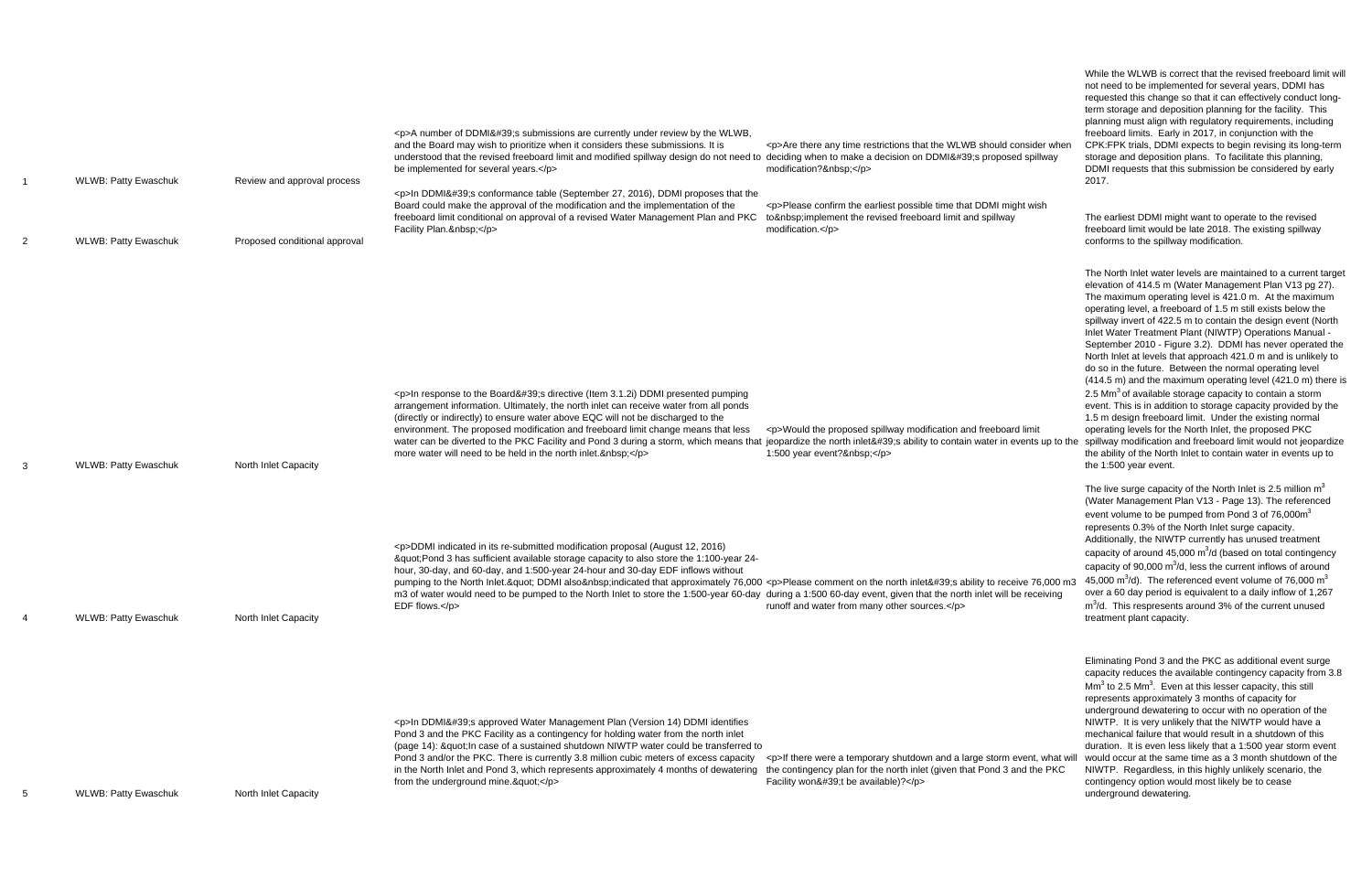Government of Gouvernement des Northwest Territories Territoires du Nord-Ouest

October 14, 2016

Violet Camsell-Blondin Chair Wekeezhii Land and Water Board #1-4905 48th Street Yellowknife, NT X1A 3S3

Dear Ms. Camsell-Blondin,

**Re: Diavik Diamond Mine Inc. (DDMI) Water Licence – W2015L2-0001 Spillway Modification Request and Revised Freeboard Limit Re-submission Request for Comment**

The Department of Environment and Natural Resources (ENR), Government of the Northwest Territories has reviewed the report at reference based on its mandated responsibilities under the Environmental Protection Act, the Forest Management Act, the Forest Protection Act, the Species at Risk (NWT) Act, the Waters Act and the Wildlife Act and provides the following comments and recommendations for the consideration of the Board.

## **Topic 1: Environmental Design Flow (EDF)**

## **Comment(s):**

DDMI has submitted a memo from Golder Associates (8 August 2016) that provides Environmental Design Flows (EDFs) that could be conveyed and retained in Pond 3 located downstream of the PKC Facility. Section 3 of the memo confirms that there is sufficient capacity in Pond 3 to contain 1:100 24 hour, 30 day and 60 day events as well as 1:500 24 hour and 30 day events. 1:500 60 day events would be in excess of Pond 3 capacity and would require pumping to the North Inlet. ENR understands that the capacity of Pond 3 considers the reduction in volume resulting from 120,000 m3 of solids deposited into Pond 3 during A21 construction.

In previous comments on this topic, ENR noted that it was not clear which return period (1:100 or 1:500) had been used in the design and that using a longer term